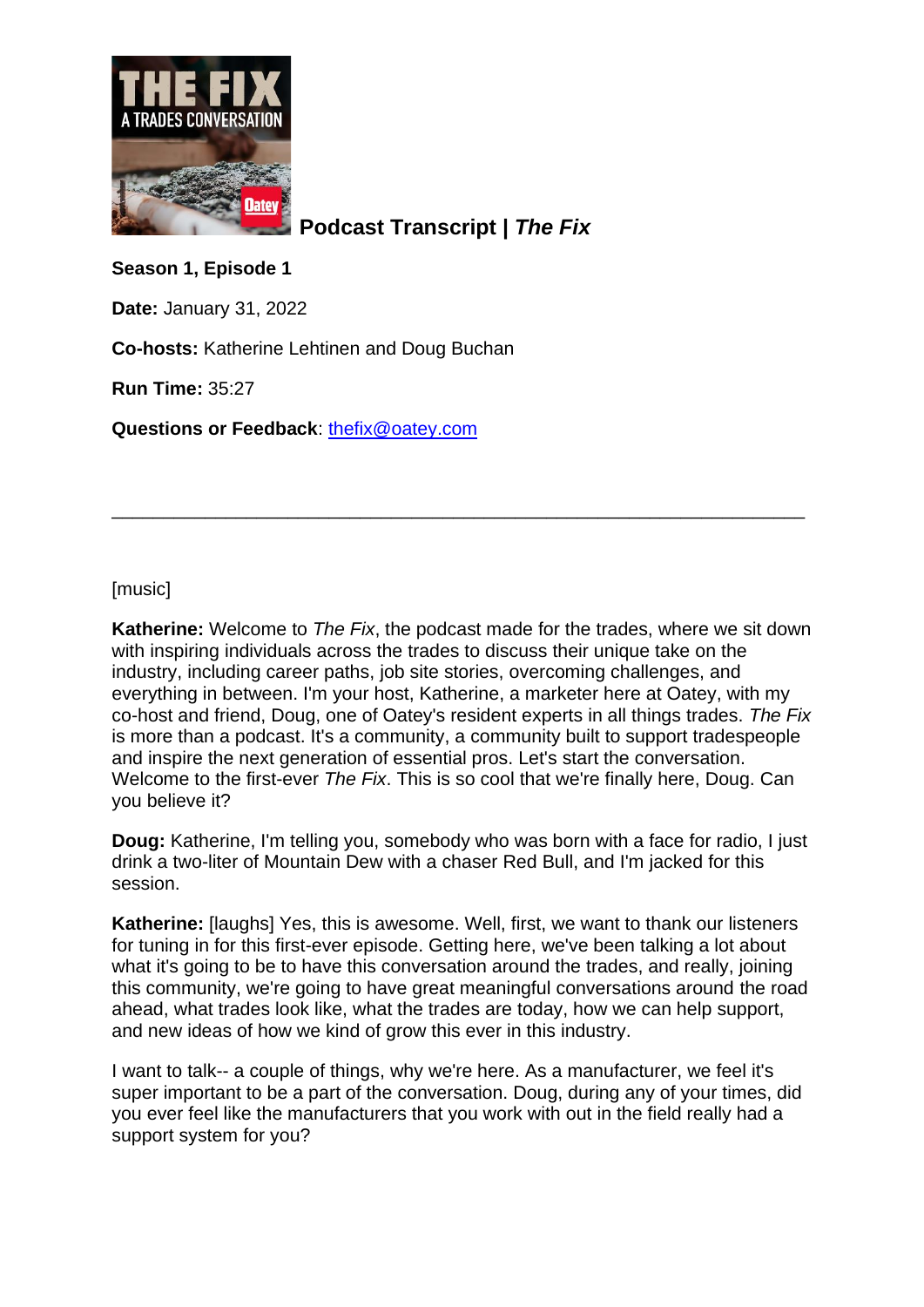**Doug:** I'll be honest with you. When you're out in the field, sometimes you feel your only connection to the manufacturer is through the wholesaler because you're there every day, you're there to counter, you create relationships with the counter guys, and then what happens is you rely on them to be your voice to the manufacturer, and sometimes you feel that manufacturer's completely disconnected and you're just a sale to them. Well, here at Oatey, one of the things that hopefully we can deliver a message on is the simple fact that we are very connected with our customers. We have a lot of VOC which is Voice of the Customer.

**Katherine:** Yes, that's great, and we rely as a manufacturer on the counter guy, and it's important that we have those conversations all the way through our end-user, counter sales rep, external team. It's great here to be able to join this conversation and talk a little bit more about the trades. Let's talk a little bit-- I want to go through and talk some background, Doug. You are a master plumber-

**Doug:** Yes, I am.

**Katherine:** -as well as a Technical Applications Manager here at Oatey.

**Doug:** Yes, I am.

**Katherine:** Can you talk to us a little bit about how long you've been in the field and how you got here?

**Doug:** Well, way back in the early '80s-- Everybody now knows I'm a boomer.

**Katherine:** [laughs] You don't look it at all.

**Doug:** I grew up with very humble beginnings in my life, and we did not have a lot. I mean, my dad used to joke sometimes, that he was going to make us a wish sandwich, that was two pieces of bread, and we wished we had something in between. Through those humble beginnings, we had those challenges, but we always-- my sister and I always had the ambition to prove ourselves and do good things.

My career basically started one day when-- we lived in an apartment complex, where all the heat was supplied by one unit. I went to the basement and I heard somebody banging, and there was a gentleman down there changing the HVAC system. I was standing there watching him and he needed a hand on a few things. He said, "Hey, kid, why don't you come on over here and give me a hand? I'll give you a couple of bucks for your time."

**Katherine:** So cool.

**Doug:** Yes, I tell you, he changed my life because I went over, worked really hard, and he gave me a \$20 bill.

**Katherine:** Oh my gosh.

**Doug:** For us, that was a big deal.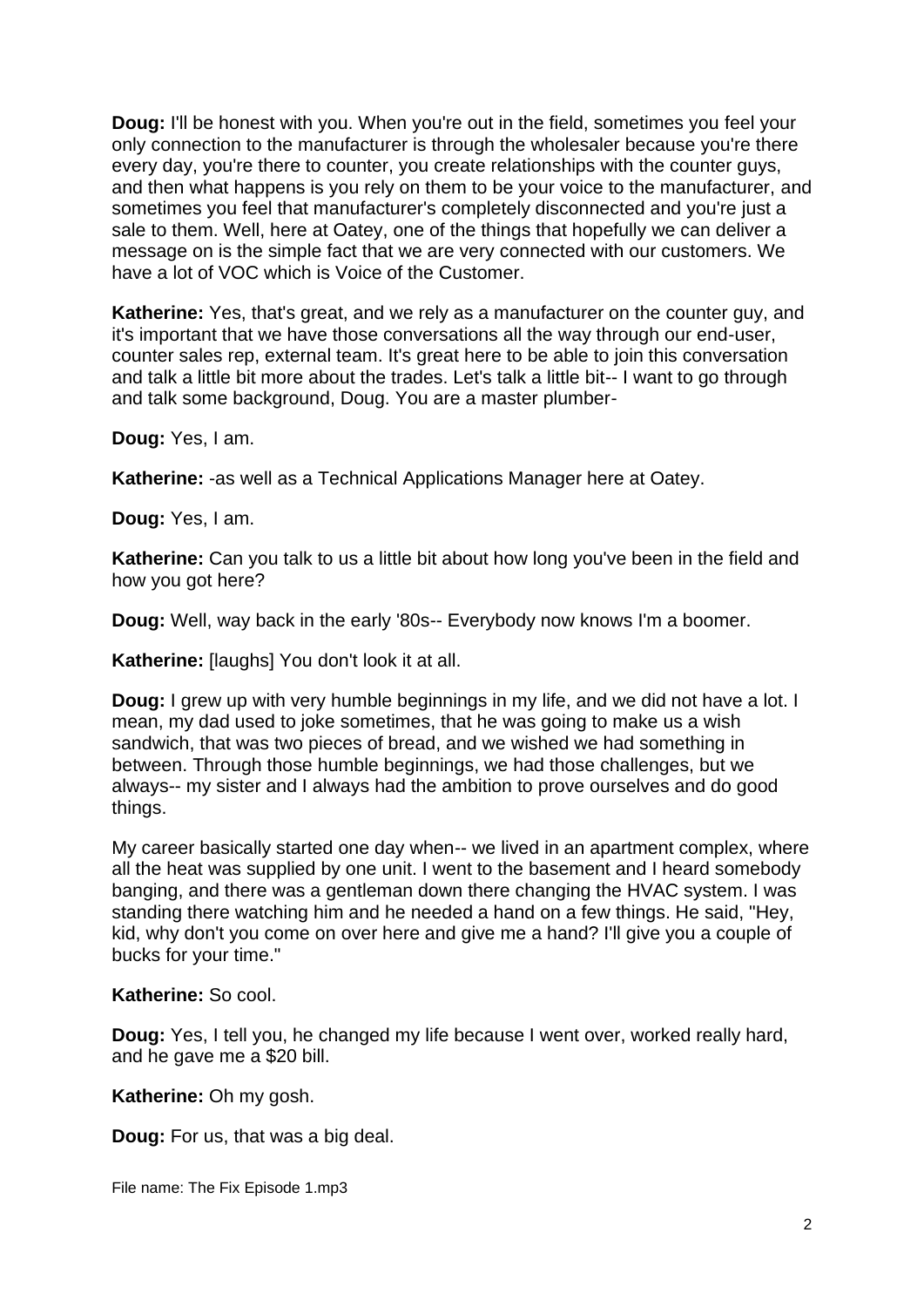**Katherine:** Yes, your wish sandwich just actually became a reality.

**Doug:** Absolutely. We had meat in between that bread. He liked me, he saw something in me, work ethic, and he said, "Hey, I do a lot of these. How would you like to come and do a lot of the demo for me and make it ready for me to do my new installs?" I did and it made me feel really good for a couple of reasons. One was I was contributing to the family, and then number two was I was actually doing something physical, and at the end, I could see some results.

It got me started and thinking, "Hey, if I can do tear-outs, I might be able to actually put something in someday." I started exploring around and looking for some local plumbers who would be willing to hire me on as a helper, and I found the gentleman who brought me on, and I served what would be considered the apprenticeship through him, which allowed me to acquire enough time to go down and take Master Plumbers test.

**Katherine:** Yes, really close. All that done through Ohio, were you living in Ohio the whole time?

**Doug:** Yes. I was living in Ohio at the time. I was circulating between Cleveland and Lakewood, Ohio at that time. I passed my test.

**Katherine:** Awesome.

**Doug:** One of the most exciting days of my life.

**Katherine:** [chuckles] I bet.

**Doug:** Once I had that Master Plumbers license, I was still working part-time for a plumbing contractor. I was doing service work mainly, and I felt that, "Hey, I can start a business on my own." I came up with a really creative idea to secure four unsecured loans.

**Katherine:** [laughs]. Get creative, right?

**Doug:** Absolutely. I went out, I bought myself a van and I stocked up with some tools. For a while, that was all I had. I actually slept in my van and on job sites for about six months.

**Katherine:** Wow, that's amazing.

**Doug:** I started to build a bit of a reputation for a good service guy. Service technicians are often overlooked in the field, but I tell you what, they solve a lot of problems. They take existing stuff that's been maybe installed improperly, they alter it in some way, and they'll go ahead and they'll rebuild that, make it new. I took a lot of pride in that. I would take old parts with me off of job sites. I'd take them back home, and I'd get even more creative on them and figure out new and faster ways to improve my time.

**Katherine:** Very cool.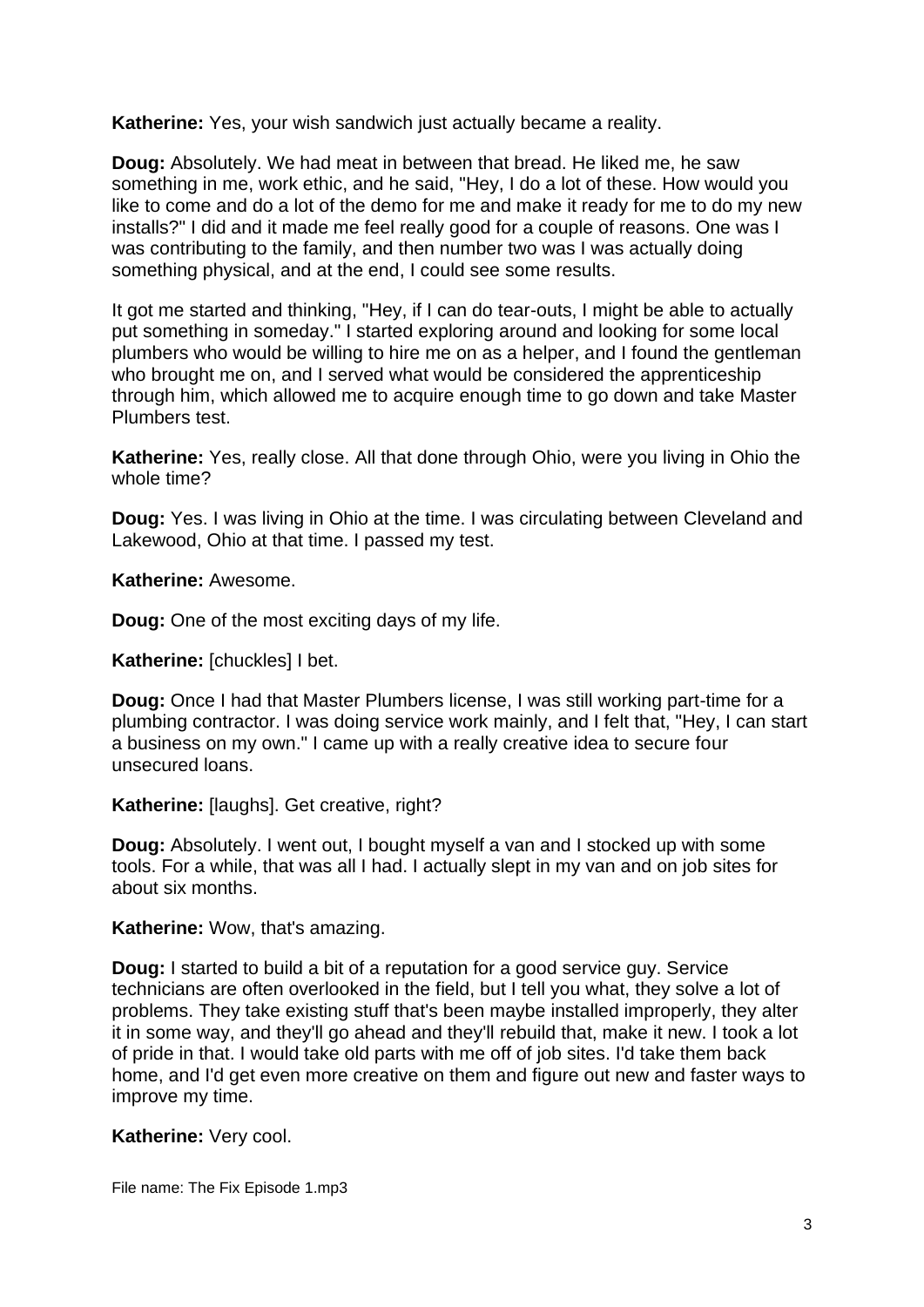**Doug:** I used to also set goals for myself. Every day before I left home, I had a goal to make X amount of dollars. Now, if I made that X amount of dollars by noon, that meant I still had some time in the day to make more dollars.

**Katherine:** Sure, yes.

**Doug:** But if it took me till nine o'clock that night to make that dollar, then I would stay out till nine o'clock.

**Katherine:** You're staying, yes.

**Doug:** Then I kept reinvesting in myself, which fortunately helped me grow. I was a big part of the insurance world for a while. A lot of the adjusters used me for a expert witness, and it allowed me to expand my business. I actually started doing some restoration work.

**Katherine:** That's really cool, how it went from your own business, entrepreneurship, and then really start to grow from living, like you said, outside of your van to now working with some of the large insurance companies to do claim work. It's really impressive.

**Doug:** Absolutely. The thing is, there's going to be challenges no matter what you do in life.

**Katherine:** Sure. Absolutely.

**Doug:** There's going to be competition no matter what you do in your life, but the thing is you have to believe in yourself. I tell you what, there was nobody who believed in me more than me.

**Katherine:** [laughs] That's awesome though.

**Doug:** I refused to let the rest of the industry tell me I couldn't do something. One of the very first big jobs I had was-- I actually piped in part of the manufacturing plant, here at Oatey, in Cleveland, Ohio.

**Katherine:** No way. That's so cool.

**Doug:** Absolutely. There was a gentleman named Ron Miller. He gave me the opportunity to do some piping and our molding area of our plant. It's still there. If I know it was going to last this long, I actually would have charged a little bit more.

**Katherine:** [laughs] You know what? We have to make sure we get a signature on that for sure sometime.

**Doug:** I expanded out from there, kept growing, kept hiring guys. I had the fortunate experiences of working all over the United States-

**Katherine:** Very cool.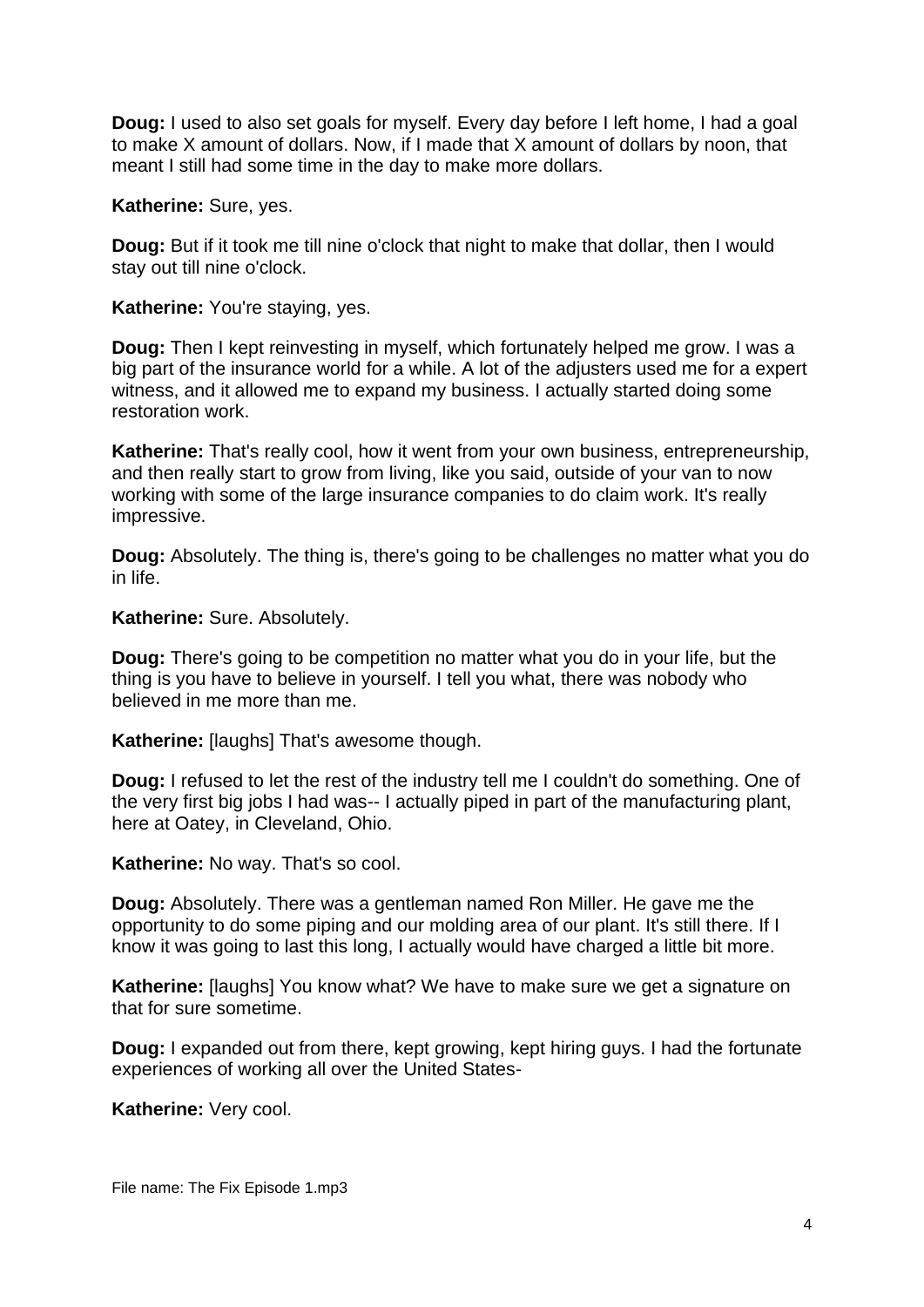**Doug:** -in some phase or another. Also led a lot of high-end restaurant remodels and build-outs and stuff like that.

**Katherine:** That's good. You really even expanded then, went from plumbing into working with insurance, and then really started working even just across all the different trades, and really understanding how big projects get put together and executed.

**Doug:** Absolutely. The one thing that I learned was, I used to think as a plumber, I was the number one dog on the site, but I soon realized that it's a team effort. Even though there's multiple trades there, there's one guy, that conductor, the superintendent, whatever you want to call him, and he led all of us in layers throughout that project, so at the end, we completed it, and hopefully with very little callbacks or mistakes.

**Katherine:** That's great. That's so cool. Then after that time working, building out restaurants, and building out big buildings throughout the United States, did you end up here at Oatey, your next path?

**Doug:** Yes. Believe it or not, I beat myself up over the years. I didn't work smart all the time, and I decided that I was just going to come home and retire. I had helped one of the temporary recruiters here at the Oatey Company with a large insurance claim at their home. They were working here and this job opening came up for an applications manager.

#### **Katherine:** Awesome.

**Doug:** Something new that Oatey started. She gave me a call and I was finishing up a restaurant in Syracuse, New York. She said, "You should come in, you should look at this." I said, "I'm going home. I am going to hang up the boots and I'm going to retire." I told him I would stop in at least interview I did. Met with my children. My children said, "Dad, if you retire, we will leave home."

## [laughter]

**Doug:** I gave Oatey a chance, and I tell you what, it's been a great way to basically come to a place where I'll end my career. I'm very passionate about Oatey. I look forward to coming into work every day. Love my teammates. It goes without saying we're such a diverse company that I learn stuff every day because everybody brings something new to the table.

**Katherine:** Well said, well said for sure. I know, for myself coming into Oatey and I heard that there was a master plumber on staff, I was like, "Yes, thank goodness," because, from a marketer standpoint, the worst thing that we could do is execute or communicate or do things improperly that all of a sudden, everyone's going, "Are you crazy? That's not the way you do it." It's great. We have a great relationship with the technical team to work through blogs, content information that we put out into the marketplace. I'm so thankful for that relationship, for sure.

File name: The Fix Episode 1.mp3 **Doug:** Oh, absolutely. Most of you may never get a chance to meet Katherine in person, but I've really grown to consider Katherine as a friend, and someone who I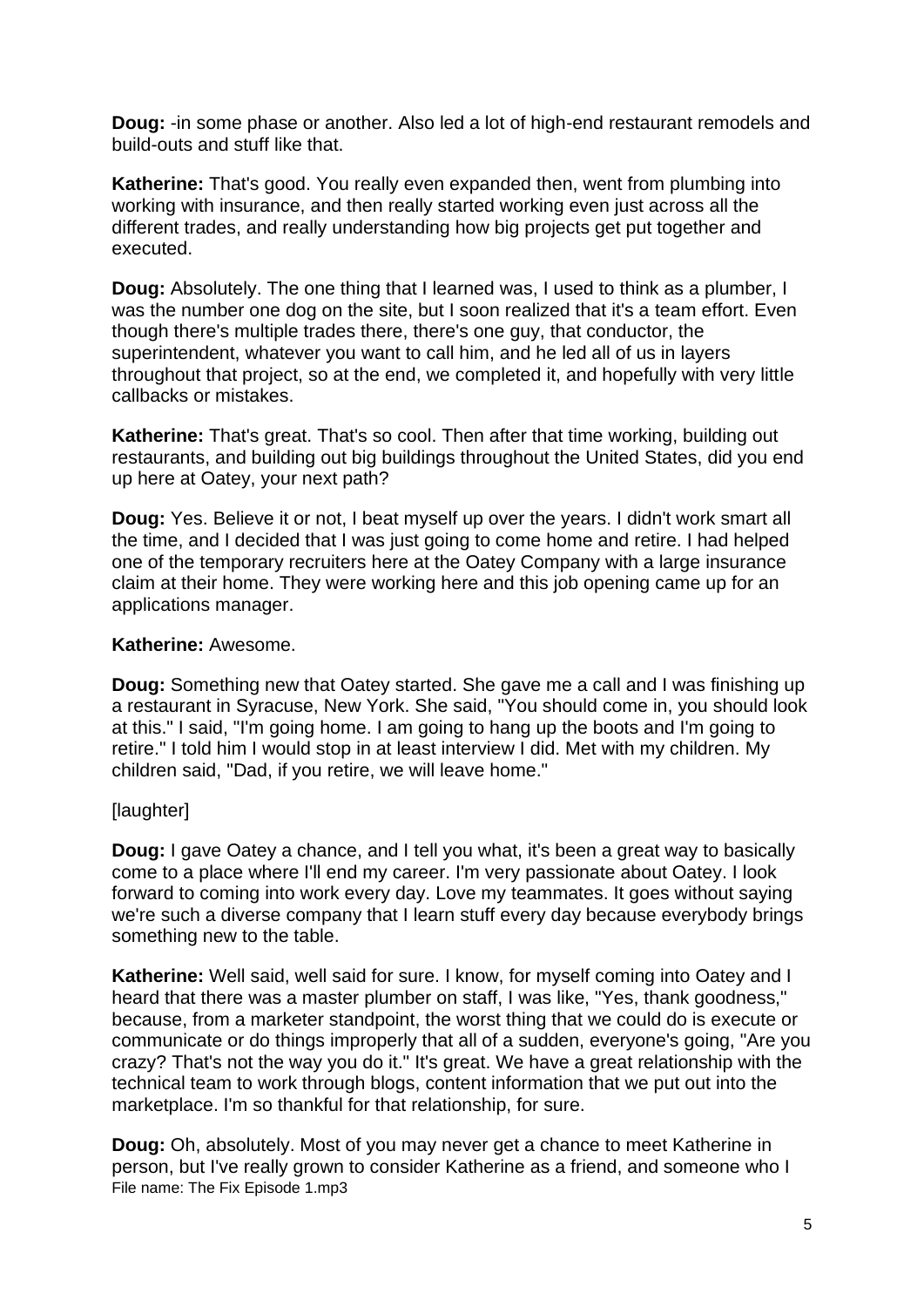trust to lead our other team members in the right direction. She's not ever going to throw somebody out there and say, "Hey, let's just get it out there. We'll sort out the problems later." Her and her team, they sort through stuff, they bring in the technical applications, people. We have Aaron, who is also an applications manager and licensed plumber. He works almost exclusively with the marketing team now. The stuff we are putting out there, are there some glitches? Absolutely. Life is full of them, but the content that we put out, we try to put out stuff that's actually experienced in the field.

**Katherine:** Which is great, especially because that's what we want to portray. As you talked a little bit earlier about VoC, it's important for us to make sure that whatever product we're putting out there, we really do have the Voice of Customer. That doesn't mean this customer in this building who has a Master Plumber license. No, we actually go out, work in the job sites with the contractors, with our rep agencies, understand what works, what doesn't work, and we bring it back as we're developing products as we're learning to improve upon our products. I think it's one of the best features Oatey has to offer.

**Doug:** Oh, absolutely. I've always made a reference that Oatey is like buying a diamond. It's forever. What do you look for when you buy that diamond? You look for the three C's. One of the three C's is conversation. We're constantly having internal and external conversation. Then we collaborate about it. Then what's that do? It allows us to create consistency.

**Katherine:** Absolutely. I've never heard that yet. I love that.

**Doug:** You like that?

**Katherine:** Yes. Welcome to marketing.

**Doug:** I'm getting all **[unintelligible 00:12:31]**.

Katherine: [laughs] I love it. Well, obviously, my background is a little bit different. I did not go through the trades, even though I definitely connect well with the trades. I like to be hands-on. I definitely like to get into the details. I like doing projects around the house, but I spent most of my career wherever the job was, I went. I worked for CPG companies all over the US, learning sales, marketing, product development.

Really, what I always tell young professionals, building that platform to your career and trying to really understand where I fit in best and what I like the best. After I made a nice dent, and learning a lot of different things in a lot of different places, made the trip to Oatey. A friend of mine had said, "Hey, you got to come check out this company. It's really cool. We got a lot of fun stuff happening." "Oatey? I don't think I know Oatey," and then my dad had actually said, "You know Oatey," as he showed me things on his shelf that he had at his house from Oatey. Then I'm like, "Oh, I do know Oatey."

Spent some time, got to meet the team and I actually got to interview with the team that I'd be working with, and sold me right there. People is such a big portion of this organization, really make who we are. It's been such a fun journey to work with the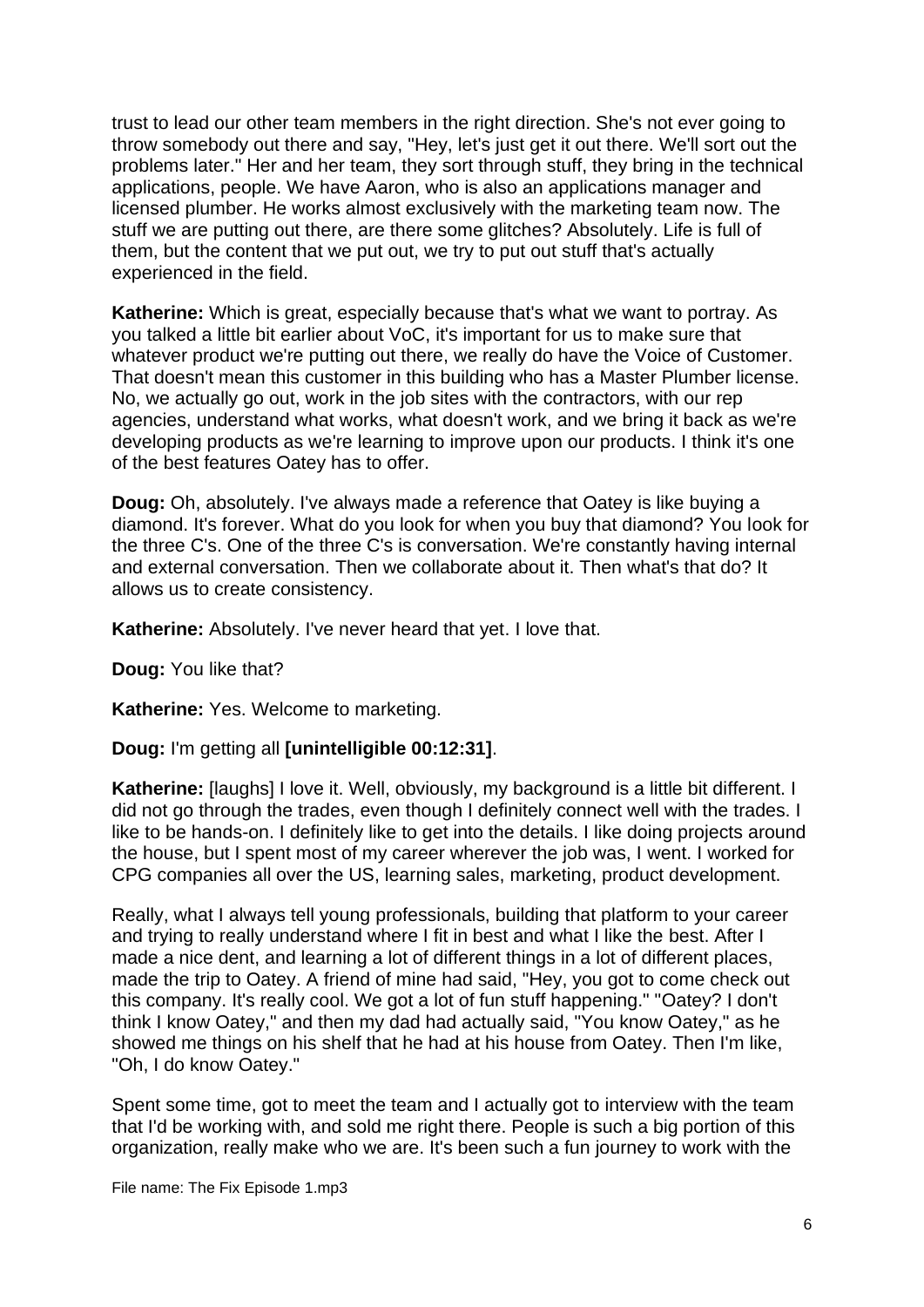social media team, the communications team, digital marketing on our websites. Oatey University, which is such a beautiful special place, product development. There's just a lot of great things happening here at Oatey and it's really fun.

**Doug:** Oh, absolutely. It's kind of funny when I think about my career path. Construction, like you said, I've been very fortunate, I've experienced all levels of construction throughout my life. I come here, and my younger teammates-- To me, social media, I used to read a newspaper, and then when I would run into somebody later, we'd socially talk about it.

**Katherine:** [laughs] That's your social media, right?

**Doug:** Oh, yes, absolutely. Here I'm learning about blogging and tweeting, Instagram-ing, LinkedIn-ing. I'm learning all this stuff. It's very exciting. Our younger teammates bring a lot to the table, and it helps us connect to our customers in the field instantly.

# **Katherine:** Absolutely.

**Doug:** Everything's about instant gratification and we're trying to keep up with that here at Oatey.

**Katherine:** It's something that the pandemic actually really taught us, correct? We had the ability to kind of connect pretty quickly with our end users on a lot of these subjects, that we needed to tell them about new products. We needed to discuss things that were happening. It's been a blessing to have that as well.

**Doug:** Yes. You call it a blessing. I call it anxiety because, if I remember correctly, you came to my supervisor and you had said to him, "Hey, we want to put Doug on a WebEx so we can virtually train." Doug wasn't very keen on that if I remember correctly. I remember sweating a lot, anxiety. Who knows? I might have even blacked out every now and then.

**Katherine:** Yes, but you did awesome. It's all of us to learn, correct?

**Doug:** Yes.

**Katherine:** Through all this, that's the key is that we have to continue to keep growing and learning, even though all these things are new and new avenue is a new pass. We have to go out and try just like The Fix. We're having this conversation to talk about the trades, but how to get more people into the trades, what the journey looks like, and it's important for us to have that conversation and to get things moving in the right direction.

**Doug:** Absolutely. Here one of the things we're very good at Oatey is we listen not only to our internal teammates but everybody on the outside. I think it's helped us survive really well through the pandemic. It's helped us support our customers on the products they need, the support they need to put them in. When I come here to Oatey, I've learned a lot of things to do them the right way, working through the insurance companies, I've actually learned a lot of ways that people do them the wrong way.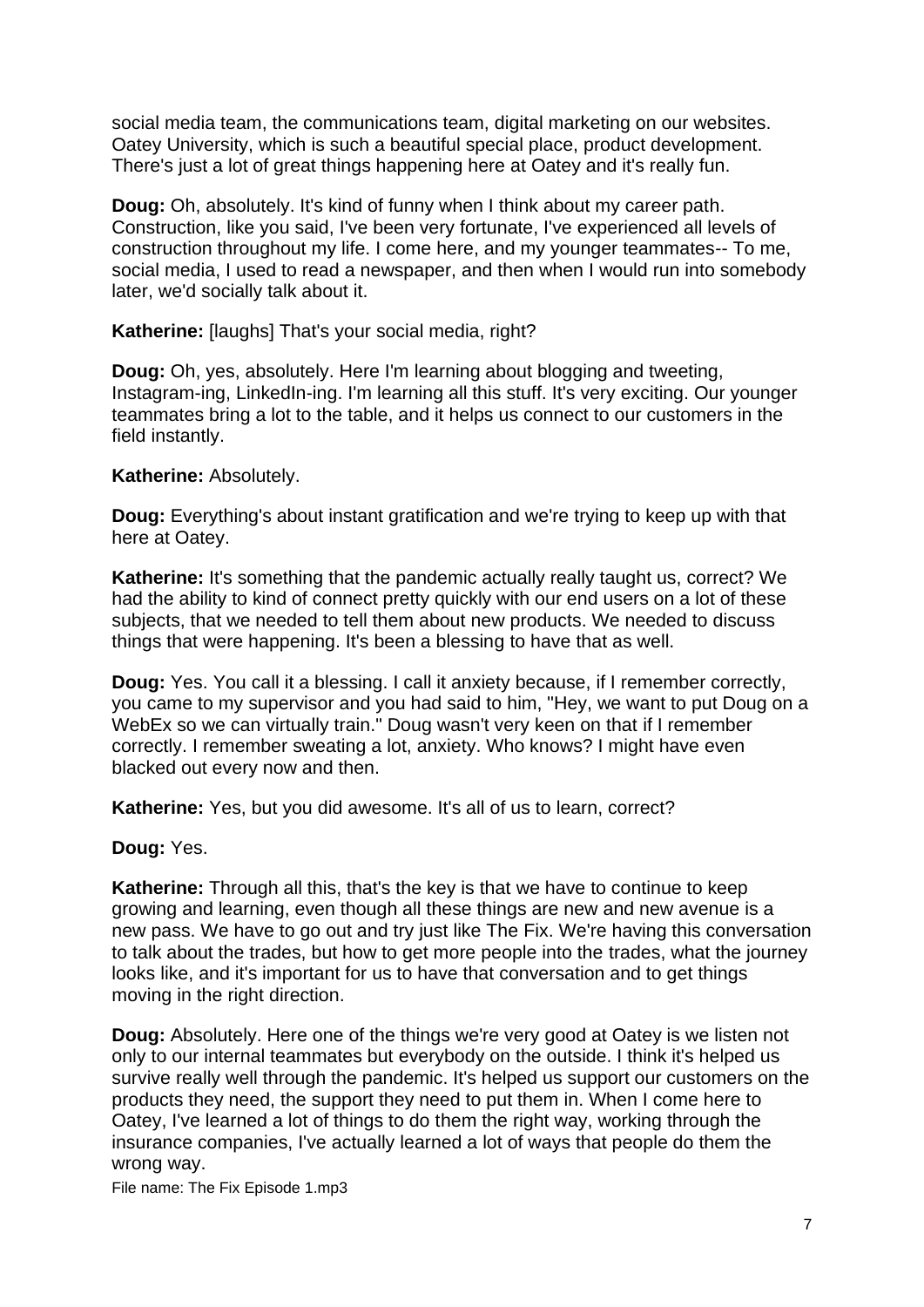I still learn stuff every day when I talk to our contractors because we are nationwide. There is stuff they do on the West Coast that sometimes I scratch my head, but then I think about it, and I'm like, "You know what? Makes sense for that region."

**Katherine:** Yes. Absolutely. I'm going to switch gears a little bit and I want to talk about getting into the trades and some things about the trades that attracted you and some input there. The first question I want to ask you, Doug, is if you could go back all those many years ago, sitting on the steps, watching that contractor pull out that HVA system, what would you say to him at that time? If you're looking back, what would be your comment back to him?

**Doug:** At the time, in that moment, I thanked him for giving me the opportunity to try. He gave me some support along the way. Basically, I was a tear-out guy, but he gave me some pointers on, "Hey, this is why I put things in this way and this is how I size things." I would probably like to go back and say, "Hey, look at who Doug is today because you gave me the opportunity to tear something out."

**Katherine:** Gave you the chance-

**Doug:** Yes, absolutely.

**Katherine:** -which is really cool. Could you describe maybe someone in your career who was very influential to getting you to where you are today, or maybe there's a couple of people who helped get you where you are today?

**Doug:** Yes. As a contractor, people will often say, "Hey, you're your own boss." I somewhat dispute that because every time I went to meet with a new client, I had a new boss. I had to acclimate myself to their personalities, their needs and make sure that they were happy at the end of the day. Influential people that I've met, my first master plumber that I trained under, Bill, awesome gentleman, took the time even if he would lose money on the job to show me the right way to do things.

## **Katherine:** Very cool.

**Doug:** Met another gentleman, Larry, who I worked for for a little while. He would actually come in on Saturdays and give up his time, and him and I would meet, and then he would discuss other stuff with me. Along the way, I've met all kinds of superintendents, vice-presidents, and owners of companies. Every one of them has their own unique story that if you listen to it, we're all similar because we wanted to be successful.

Being successful, a lot of hard work, challenge yourself, there's always going to be challenges out there. Never be too full of yourself. I'll tell you a funny story. When Bill sent me out to a service call for the very first time, I was a young guy. and as a young guy, people in the field, they're like, "Oh, he doesn't know what hell he's doing." You're too young to have the right experiences.

File name: The Fix Episode 1.mp3 It was a simple service called a Snake Out a Drain. Got in, set my tarp up, had my power snake out, and ready to go. The lady's looking at me and she asked me straight up, she goes, "Are you old enough to know what you're doing?" I was like, "Oh, sure, I got this, I got this." All of our plumbers out there, they'll know what I'm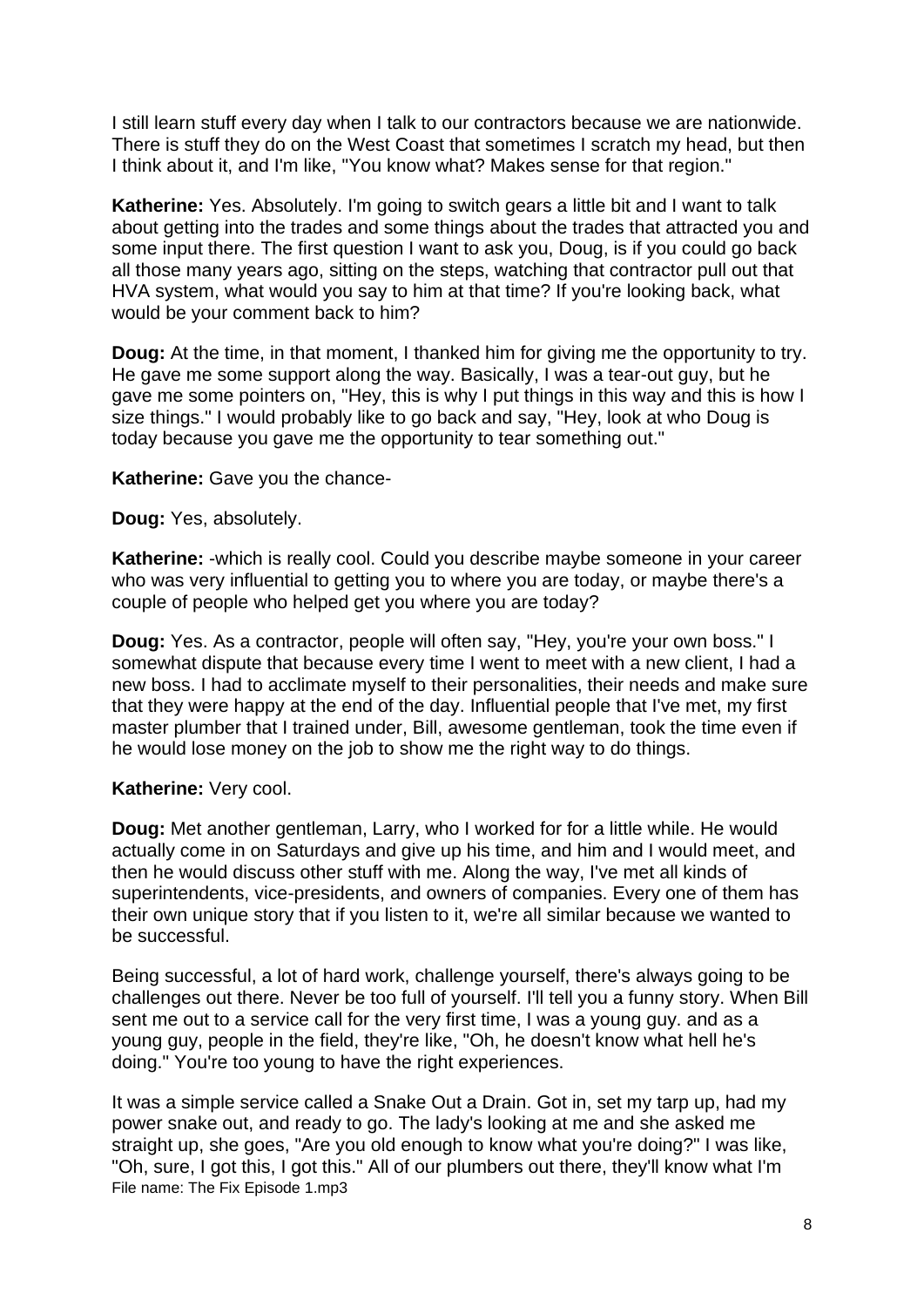about to say. I pulled the trap off and then took it and dumped it right back in the sink, and the water just went everywhere all over the cabinet space. I learned at that moment in time, leave the ego at the door, and just focus on what you're doing.

**Katherine:** Yes. Oh my gosh. That's a great story. Like you said, I'm sure there's many people who can relate to that for sure.

**Doug:** Oh, absolutely.

**Katherine:** Yes. You have to learn through some of your failures to be able to grow as well.

**Doug:** I've learned as many valuable things through failures as I have through successes. Absolutely.

**Katherine:** For you, you had a gentleman that combined in your life to be able to give you a way into the trades and help you through a little bit. What about maybe someone who's out there that doesn't know the trades is an option? What's a great avenue for them?

**Doug:** Great question because if you want to experience the trades, I always use Habitat for Humanity. It's a great cause. Oatey's actually very big in participating with Habitat for Humanity. What I would recommend is if you think you want to work with your hands, if you think you'd like to be your own boss someday, that hypothetical boom boss, go to your local Habitat for Humanity.

They'll put you out on a job site. You'll be able to paint. You'll be able to drywall. You might be able to put some roofing on. You'll be able to do electric, HVAC and also plumbing. Experience all those in little microbursts. You're helping the community, you're gaining your comfort zone at that point. Now you can go, you can apply yourself to the trades. If, say, you do choose plumbing, now you can go, you can try to choose a non-union path or you can also choose the union.

A lot of guys do very well in union. They'll go in, they'll sign up, they'll do their fouryear apprentice program. They'll also probably get some community college time. After their fourth year, they'll take their journeyman's test and now they're elevated to a new position where they can probably run a project, or work for a higher-end company that will allow them to be more successful in different areas. Non-union, there's always non-union plumbers out there that are looking for apprentices.

## **Katherine:** Sure.

**Doug:** Don't be afraid of showing up on a job and them looking at you and saying, "Hey kid, go get the coffee for the crew," or, "Hey kid, go over there and sweep up the floor." Just remember, sweeping up the floor and cleaning, that is the last thing that people remember when you leave that home.

**Katherine:** That is right. That's so true.

**Doug:** Your job site should be as clean or cleaner when you leave than it was when you got there.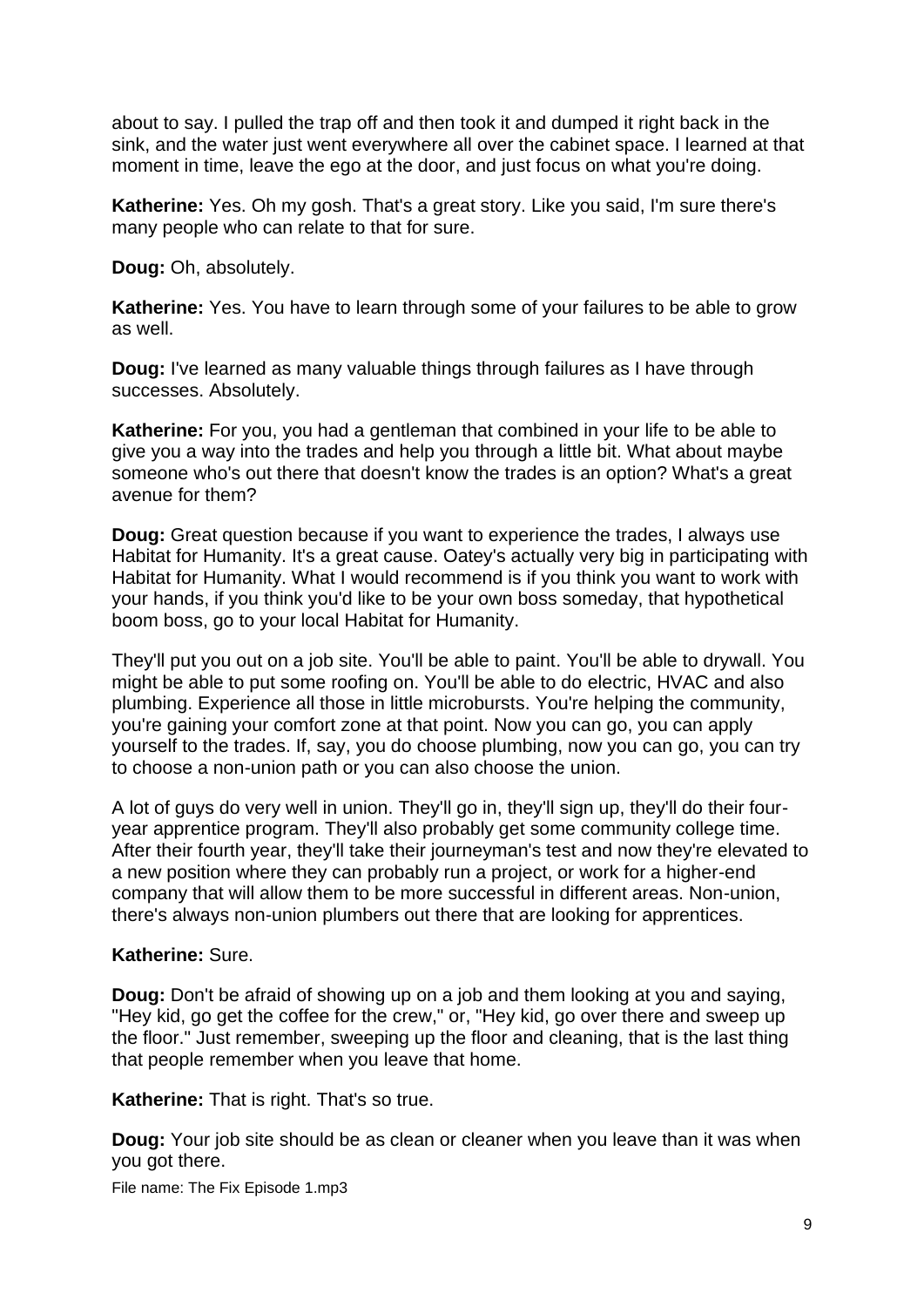**Katherine:** Yes. It doesn't matter if you did a good job on the project. If you leave in a mess, that's what they're going to remember.

**Doug:** Absolutely. I can't tell you how many bathroom floors I sanitized before I did work in them.

**Katherine:** [laughs] Yes. Before-- [crosstalk]

**Doug:** That's right.

**Katherine:** I understand that. Yes, for sure. Well, what about some training requirements for someone who wants to get into the trades? What's some recommendations for understanding the apprentice program or going through the union, but is there any other training requirements or training programs that are out there that students could look at?

**Doug:** Depending on your location in the United States, I'm sure there's trade schools out there all over the United States. We do have a couple here in Ohio. We have one Max Hayes for example. Max Hayes takes a lot of high school kids and they'll put them on that co-op program where they'll do classroom time and then they'll do hands-on time. We've actually had Max Hayes come through our Oatey University several times before with groups of kids.

#### **Katherine:** Yes, it's really cool.

**Doug:** Absolutely. It's great to see those young kids. If you're at home and you're flushing your toilet, it's just a function, but when we're bringing you here and we show you closet flanges and wax seals and T bolts and how the toilets go in and why it's important to pay attention, the kids become interested because, you know what, they're using their heads.

**Katherine:** Yes. Doug, I remember a couple of years back with Habitat for Humanity, anyone who had a home built that year, we actually brought them into Oatey University to do just basic plumbing, understanding if something fell down the drain, how could you get it out of the P-trap or how to maybe change things that were happening in your toilet. I think programs like that are another great way or extension from Habitat for Humanity of-- maybe there's a son or a daughter in the house that comes and learns a little bit at Oatey University about how to do basic plumbing and to understand that, "Oh, this is a really great career path that you can go into."

**Doug:** Absolutely. I was fortunate enough to be chosen to lead that session. It was for two hours. We had a group of homeowners who'd come in, and part of their program was they had to attend self-help classes. We had talked about, like you said, fixing faucets and fixing toilets and how to clear your drains out and everybody was very interactive.

At first, everybody went sit in the back of the room and stuff, and then we got them interactive, a lot of questions going on. I do remember a lady at the end, she came up to me, and she goes, "How can my son become a plumber?" I said, "You know what? He's just got to take the first step," and a great place to start was Habitat for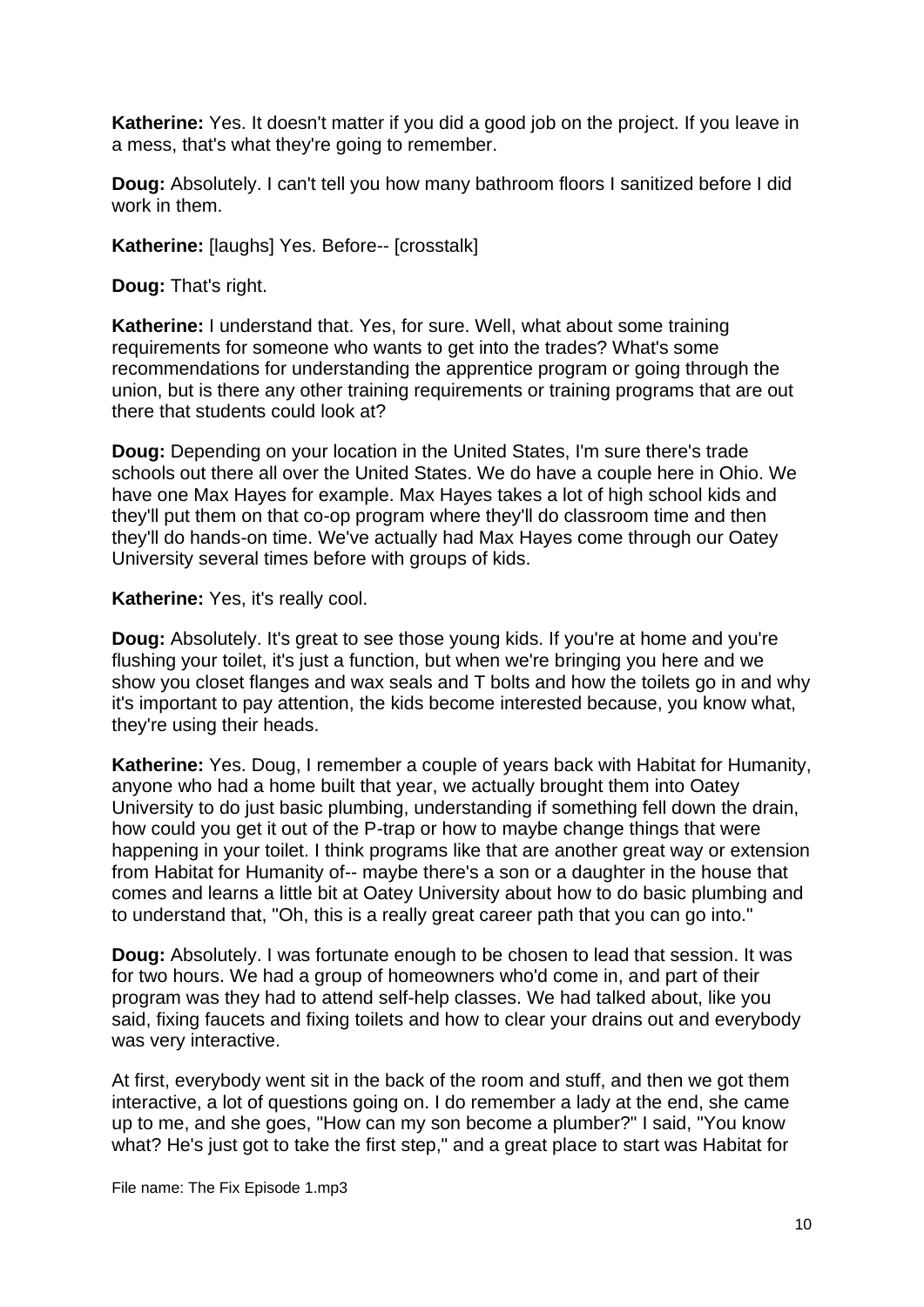Humanity. I don't know where the young man ended up, but I'm sure his mom twisted his ear a little bit and said, "You're going to go serve a day."

**Katherine:** No, but I think it's great. That's how these conversations and things happen, it's just by experience and exposure and trying to drive people to the right place to be able to learn a little bit more.

**Doug:** Yes, absolutely. I think everybody out there who is maybe afraid of going to school to take tests or doesn't want to type on a computer or become a gamer and you want to use your hands, you want to see something develop and evolve so that at the end, you can see what you did and be proud of it, the trades are that place. Reach out. With today's Googling and everything else, I'm sure you could Google on where to go with that.

[laughter]

**Katherine:** Reading new words, Googling. Oh, man. Here's another big one coming off of that then; misconceptions. What do you think are some of the biggest misconceptions about the trades or even just the plumbing trade?

**Doug:** Well, the plumbing trade, obviously, everybody thinks that you smell like crap, you look like crap, and you work in crap.

**Katherine:** We've heard that a lot from our social followers.

**Doug:** The thing is that's part of the job. Depending on what you go into, you may experience crap.

**Katherine:** We probably all do, right?

**Doug:** Absolutely.

**Katherine:** No matter what trade you're in.

**Doug:** Crap runs downhill and everybody gets hit every now and then. The thing is, don't be afraid of those experiences. Use them so that you can say, "Okay, that's one more experience I had. That's one more thing I can build on. Now I'm even a better mechanic." When you look upon service people, sometimes you're like, "Oh, well, they weren't smart enough to be a programmer for computers." That's not true.

If you're a technician of any type in any trade, you're a problem-solver. My recommendation is on your way to your job sites. I used to tell my guys, "Hey, you're still on my time. I'm paying you to drive. I don't want you texting. I don't want you listening to the radio and jamming out. I want you thinking about the job that you're going to and all the different possibilities that you can run into so that no matter what you hit, you're going to be efficient at it."

**Katherine:** Makes sense. Definitely don't text and drive. That would be bad.

**Doug:** Yes, that's bad.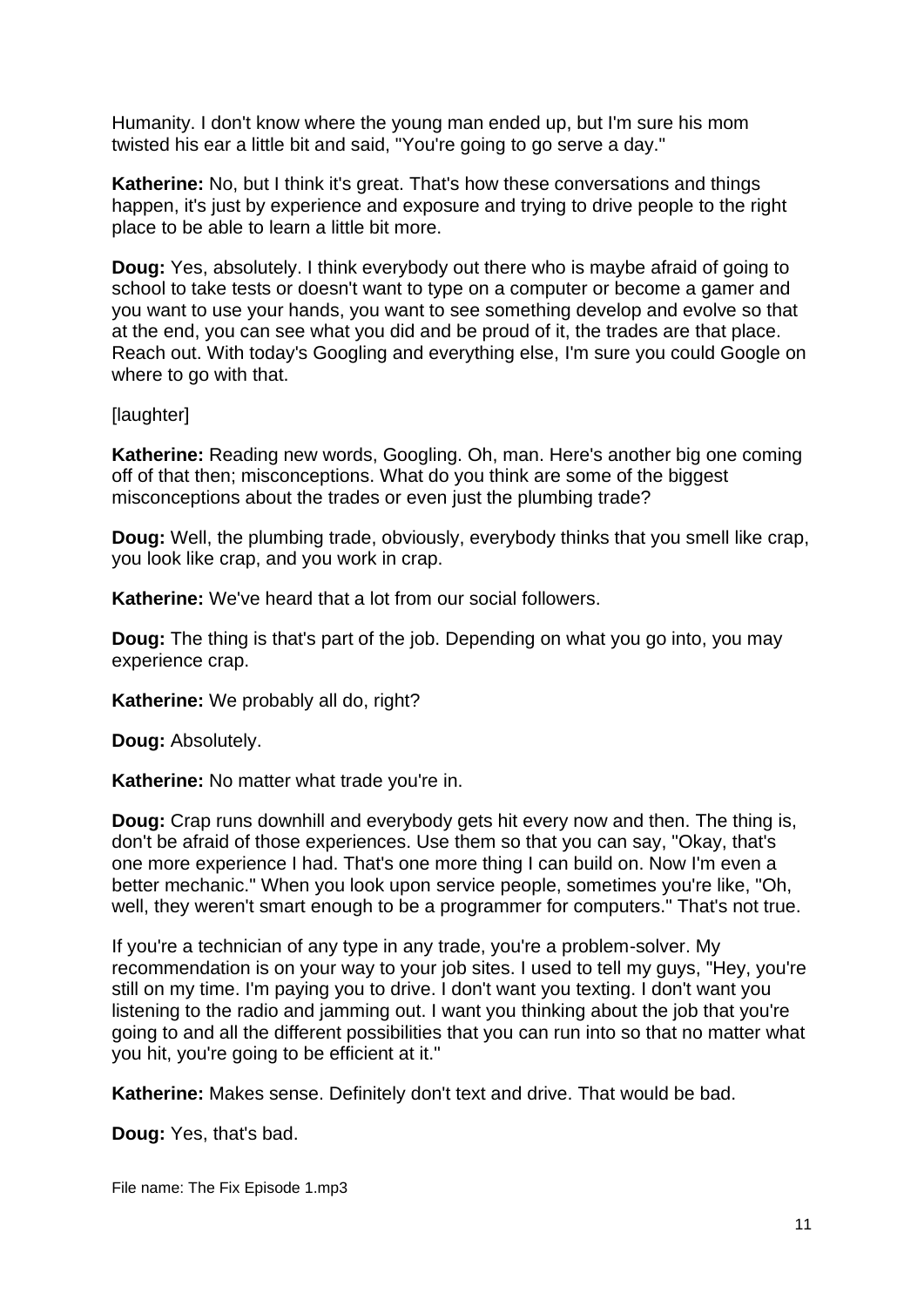**Katherine:** Maybe a little jamming out though, get you pumped and ready for the job.

**Doug:** Play *The Fix* music.

**Katherine:** There you go. Listen to the podcast in between.

**Doug:** That's right.

**Katherine:** Got it. I want to talk a little about future set. Doug, when you look at what do the trades look like over the next 5 to 10 years, what do you see happening?

**Doug:** What I see happening is I see people starting to realize that if you're a true, good technician, there's always going to be a place for you to work. There's always something to repair. Right now we're in the middle of a housing boom. Tons of houses are being built. The economy itself, it should readjust, and then you're going to go through that law where, "Okay, we're not going to build new homes as rapidly as we are today, but guess what? People are going to start fixing what they have."

There's always something to fix. Low intense projects, fixing a toilet, things of that nature, homeowners will try that all day long, but there's so much need for that kitchen sink that was rotted out, and I have to cut it out and figure out how to re-pipe it without blowing the cabinet out. Bathroom remodels. How do I get the DWV system changed out without tearing out every wall in the house?

For those technicians who really hone their skills, there will always be work for them. I can tell you in my many decades of a career that we never once were without work. Even when the economy took a hit in 2008, what I did was I changed my business plan and we know that there was no longer going to be news stuff being built. I created restoration plans for a lot of big companies that I worked for, and they were willing to invest in that because they knew the economy would also adjust itself.

**Katherine:** Right. Absolutely. Now, how about with a lot of technicians and plumbers retiring, and what the future looks like for those getting into the trades, how do you see that as balancing itself out and a lot of people who maybe want to sell off their business or want to walk away from the trades, but they want to make sure that they can pass it down or sell it to someone, how can we get more people into the trades to be a part of that?

**Doug:** I think communication, I really do. Right now we're broadcasting here from Oatey University. This was an environment that we created during the pandemic. We have so many hands-on things. We actually have a three-room ranch home built here in our building so that-

## **Katherine: Pretty cool.**

File name: The Fix Episode 1.mp3 **Doug:** -you can do-- Yes, absolutely. The conversation; reach out to tradesmen that you may know. If you have a plumber at your house and he is working and he is fixing something, "Hey," ask the guy some questions. You have a lot of big service companies out there with big names that are nationwide. Reach out to them. They're always looking for people to fill a truck and they'll pay you to train. There's not many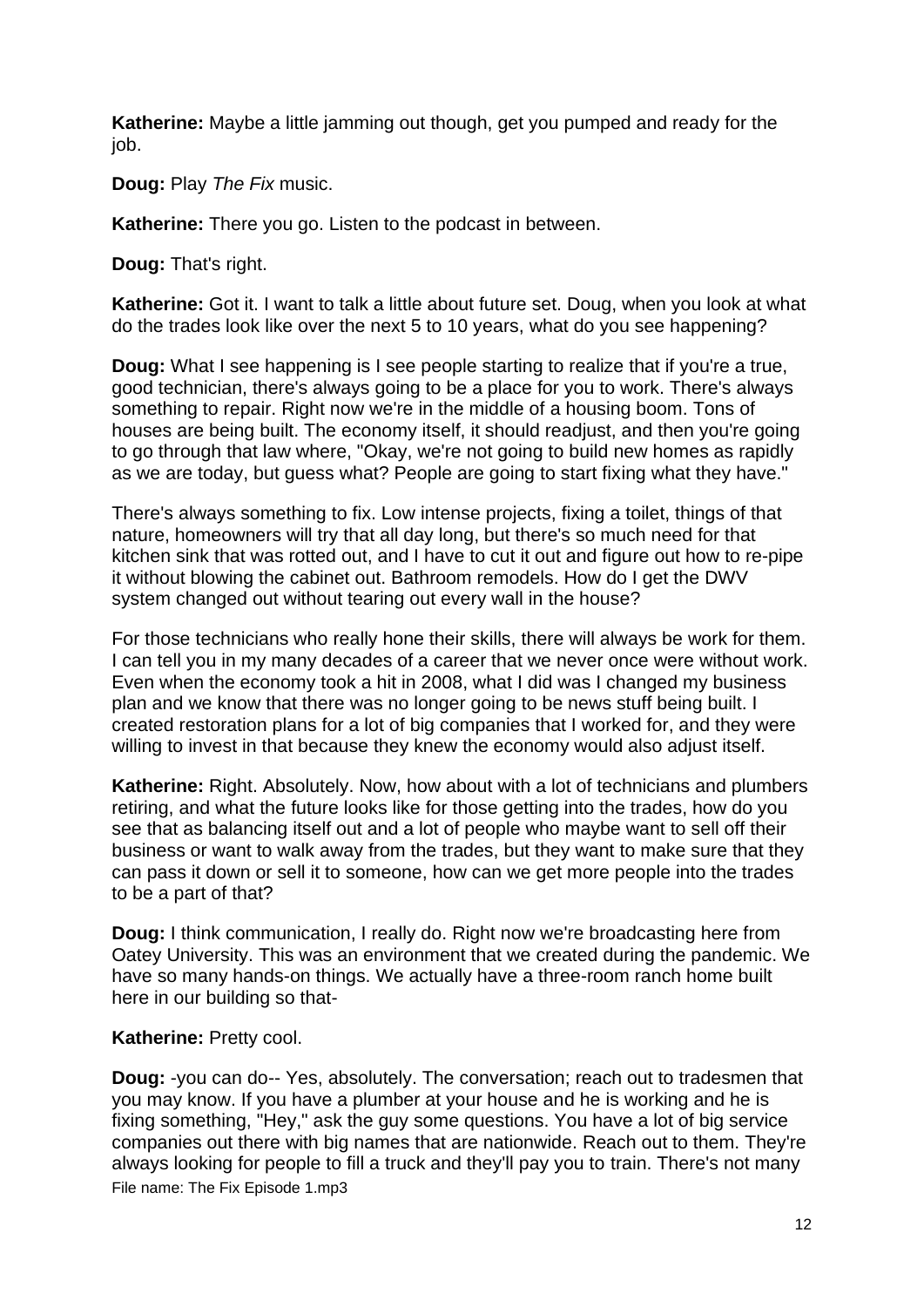places you can go and get paid to train. Now, you may not be the best right off the bat. You may not be making that a hundred thousand dollar dream salary that you're looking for, but you know what? You can make an honest wage. You can live a decent life and you can continue to grow.

**Katherine:** I think that's part of it. It's a journey. You're never going to get there right away. It's really about building the same way as I talked about a little bit my career, building your base, learning a lot of different disciplines, asking a lot of questions, understanding where to go, and then you'll be able to, maybe one day like yourself, decide, "Okay, I know I have enough knowledge. I've passed my test and now I can move on to start my own business, or work with insurance companies, or work with the county, or work on different buildings." I think that there's just a big opportunity once you get in and learn and really grow from there.

**Doug:** As anything in life, there's always going to be a changing of the guards. I'm constantly making sure my badge works every day because I'm sure my changing is coming. With that changing of guards, you need to replenish the pot. Checking with your local unions, the BA's will be happy to talk to you if you show up at one of the local unions and say, "Hey, I'm interested." They'll give you information. They might show you around the hall. They'll discuss the union side of it. Like I said, non-union you have the Habitats, you have a lot of non-union plumbers right now who are dying for people to work for.

**Katherine:** We see it in here all the time that they just want good candidates to come. They'll teach them everything they need to know. They just want people to show up, come do good work, and they'll teach them.

**Doug:** Absolutely. Another place is plumbing wholesalers. I tell you, those guys are warriors. They're on the front lines. They have the plumbers come in. The plumbers will either chat up, drink a cup of coffee, tell about something good that happened to them, or they're going to come in and they are going to be pissed.

Katherine: Hot, right? Yes. [laughs]

**Doug:** Absolutely. What that's going to do is it's going to give them insight on what's going on in the field. Visit one of your local wholesalers and say, "Hey, I'm a young guy. I'd like to get into the plumbing trade, and I think if I can learn about plumbing parts first, I'll do a better job when I get out there."

**Katherine:** That's a great idea.

**Doug:** Here at manufacturing. We have a large manufacturing plant right across the street here in Cleveland. We have so many great workers over there. Our corporate people, the wonderful team members, but without the people that work in our manufacturing plant, we wouldn't open up our doors.

**Katherine:** Yes, absolutely. Well, we learned that there's a lot of essential workers, definitely during the pandemic, and how key not only this trade is but also the manufacturing that happens across the street.

File name: The Fix Episode 1.mp3 **Doug:** Absolutely.